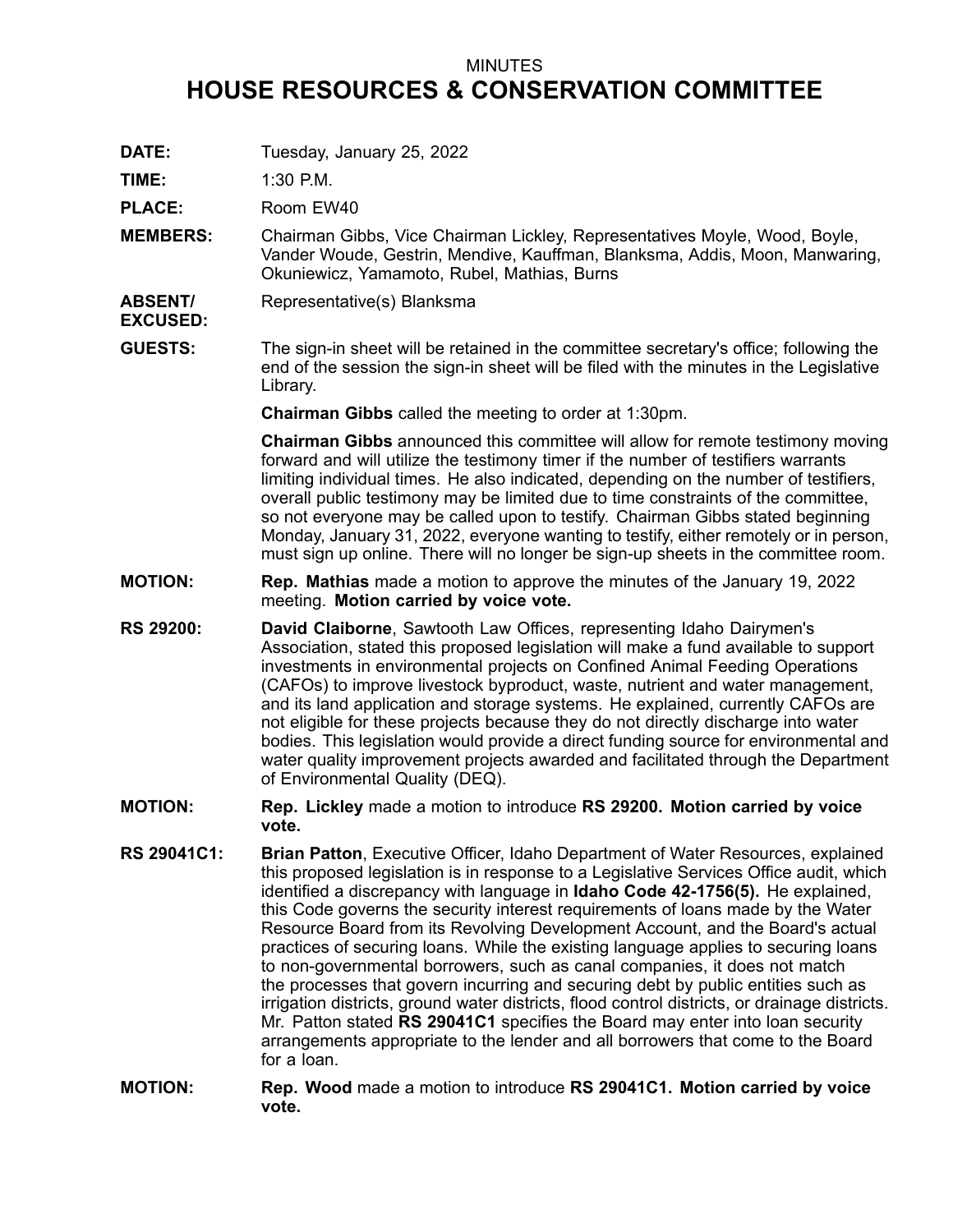- **RS 29069C1: Scott Phillips**, Policy and Communications Chief, Idaho Department of Lands, explained when unwanted recreational uses impact the Department's ability to generate revenue from activities on endowment lands like timber production and grazing, they need <sup>a</sup> statutory tool to address the negative impacts. He stated this proposed legislation will establish infraction-level charges for violating restrictions on the use of endowment lands, as long as the public is given appropriate notice of the restrictions. Currently, those who damage endowment lands face misdemeanor or felony charges, creating <sup>a</sup> permanent criminal record. This legislation would create <sup>a</sup> citation with <sup>a</sup> \$250 fine for the first offense.
- **MOTION: Rep. Lickley** made <sup>a</sup> motion to introduce **RS 29069C1. Motion carried by voice vote.**

**Chairman Gibbs** turned the gavel over to **Vice Chair Lickley.**

- **DOCKET NO. 20-0000-2100: Dustin Miller**, Director, Idaho Department of Lands, stated this omnibus pending rule docket as written was before the committee during the 2021 Session. He indicated no changes were made from what the committee reviewed and approved last Session.
- **MOTION: Rep. Kauffman** made <sup>a</sup> motion to approve **Docket No. 20-0000-2100. Motion carried by voice vote.**
- **DOCKET NO. 20-0000-2100F: Dustin Miller**, Director, Idaho Department of Lands, stated this omnibus pending fee rule docket as written was before the committee during the 2021 Session. He indicated no changes were made from what the committee reviewed and approved last Session.
- **MOTION: Rep. Rubel** made <sup>a</sup> motion to approve **Docket No. 20-0000-2100F. Motion carried by voice vote.**
- **DOCKET NO. 20-0309-2101: Scott Phillips**, Policy and Communications Chief, Idaho Department of Lands, stated the Department manages the beds of navigable lakes and rivers for the benefit of the public. Funding for the management of navigable waterways comes from fees and rent charged by the Department for that use. He explained, this pending fee rule includes <sup>a</sup> reduction in regulatory burden by reducing the total word count and the number of restrictive words. Additionally, the following substantive changes were made: 1) the current \$300 application fee, established in 1993, was increased to \$500, which will cover the Department's cost of reviewing and issuing these easements; 2) appraisals, if needed, would now be paid for by the applicant and will not be performed by qualified Department staff; and 3) the Director's approval authority is raised from \$10,000 to \$25,000, to correspond with the same approval authority for easements and endowment lands. Mr. Phillips indicated these rule changes would only impact new easement applications; existing easements would not be affected.

In response to <sup>a</sup> committee question regarding the increase to the application fee, **Mr. Phillips** stated the Department conducted an analysis of the staff labor costs to process easements and determined the expense to be \$478.82, with close to half of that being spent for legal counsel staff time.

**MOTION: Rep. Gibbs** made <sup>a</sup> motion to approve **Docket No. 20-0309-2101. Motion carried by voice vote.**

**DOCKET NO. 20-0601-2101: Archie Gray**, Forestry Assistant Bureau Chief, Idaho Department of Lands, stated this pending fee rule docket will adopt the new Idaho Cubic Log Scaling Manual. He explained, the new cubic manual is an alternative to the current Scriber (Idaho Log Scaling Manual) and is not meant to be <sup>a</sup> replacement, but rather to establish <sup>a</sup> standard uniform set of rules for cubic scale in the event someone chooses to use cubic scale in the future. Mr. Gray indicated no fee amounts were changed in this rulemaking and there are no new fees.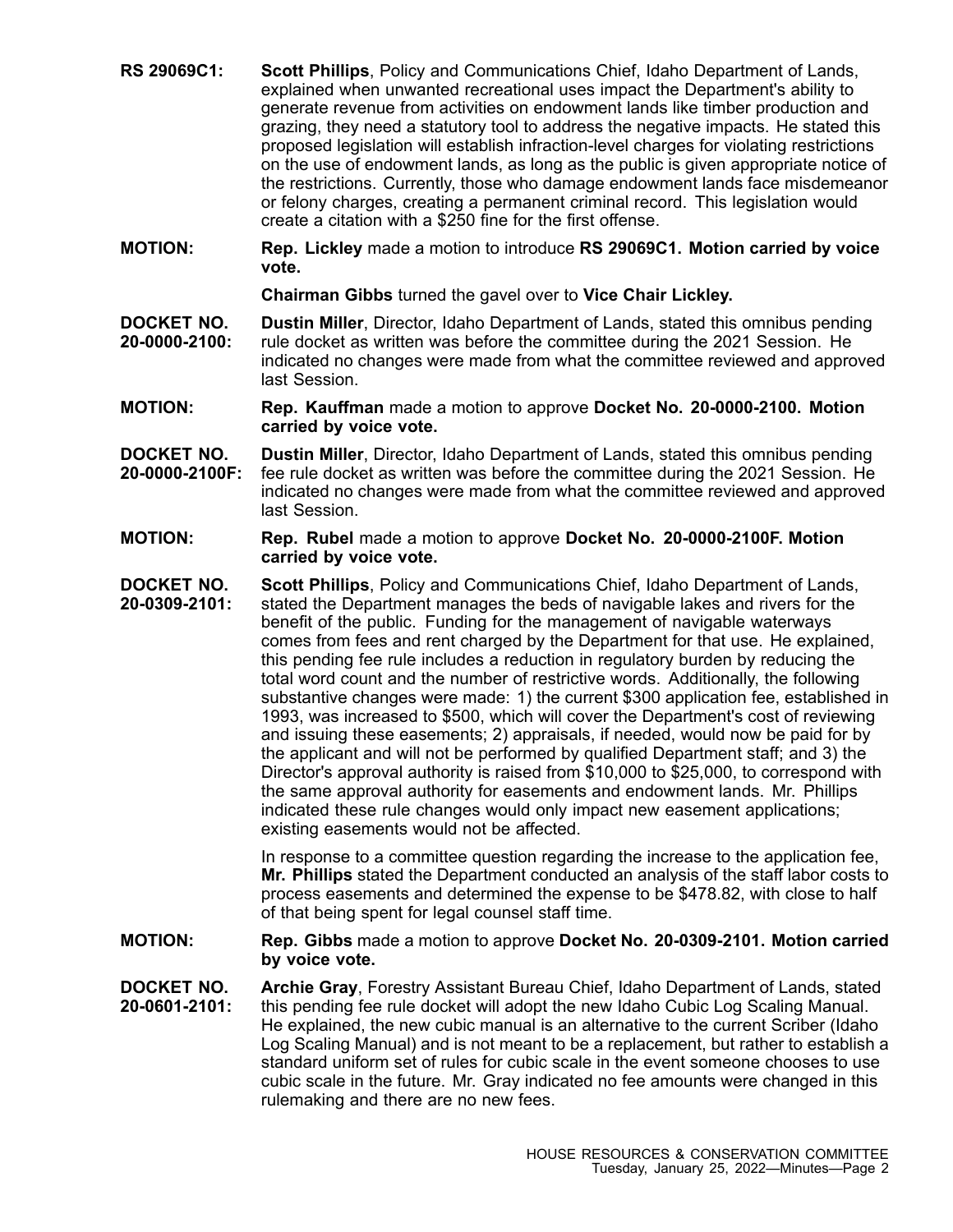## **MOTION: Rep. Yamamoto** made <sup>a</sup> motion to approve **Docket No. 20-0601-2101. Motion carried by voice vote.**

**DOCKET NO. 20-0201-2101: Archie Gray**, Forestry Assistant Bureau Chief, Idaho Department of Lands, stated this pending fee rule docket, Rules Pertaining to the Idaho Forest Practices Act, addresses minimum standards to assure the continuous growing and harvesting of forest tree species and to protect and maintain the forest soil, water resources, wildlife, and aquatic habitat. He noted the most significant change in this docket is the change to the streamside retention rule, otherwise known as the Shade Rule.

> **Mr. Gray** provided background on the Shade Rule, noting in 2013 the Department began the rule promulgation process to implement changes to stream protection rules. The Shade Rule was derived from years of work to develop science-based requirements for retention of shade, in the form of trees, adjacent to Class I streams to protect water temperature and quality.

> In 2014, the Department committed to study the rule's effectiveness and implementation, and where appropriate, revise the rule to address lessons learned. The Department, in coordination with DEQ and the University of Idaho, embarked on <sup>a</sup> multi-year study to compare the modeled and measured (actual) changes in shade when applying the Shade Rule across different forest types. In January 2020, the study was published.

**Mr. Gray** explained, the goal was to limit shade loss to no more than 10% based on the simulated modeling. The study demonstrated shade loss was significantly less than 10% when the Shade Rule was properly applied. Mr. Gray commented, the Department moved forward to simplify the Shade Rule to make it more easily understood, with the objective of providing management options to landowners while still affording appropriate protections to stream shade and large woody debris recruitment.

**Mr. Gray** noted, there was also <sup>a</sup> need to update the rule specific to the use of ground-based logging equipment on steep slopes because the technology used in the logging industry had changed. Additionally, he indicated, road construction rules are being updated to improve water quality protections at stream crossings.

During discussion, committee members noted there are several stakeholders on record concerned with the proposed changes to the Shade Rule and potential litigation that could result from those changes, suggesting the Department should reconsider implementing the changes. **Mr. Gray** remarked, the Department does not believe the changes will result in litigation, rather the changes to the Shade Rule make it easier to follow and create no more jeopardy than the rule as previously written.

In response to committee concerns over shade loss, **Mr. Gray** explained, the Department implemented an effectiveness study in the field, with the goal of not exceeding 10% shade loss, and the data revealed the impact on shade was well below the 10% criteria. He added, the new requirements remain close to the same for the number of trees to be retained, but will take away the confusion of multiple zones, and will give the landowner more options on how to distribute trees. He noted, trees remain more dense closest to streams because they are more important to be left in place. In response to concerns regarding if the new rules will keep water temperatures cool enough, Mr. Gray stated it is very difficult to measure water temperatures due to tremendous fluctuations, for example, from snow melt and time of year, that is why shade will be used as <sup>a</sup> surrogate to water temperature.

**MOTION: Rep. Addis** made <sup>a</sup> motion to approve **Docket No. 20-0201-2101.**